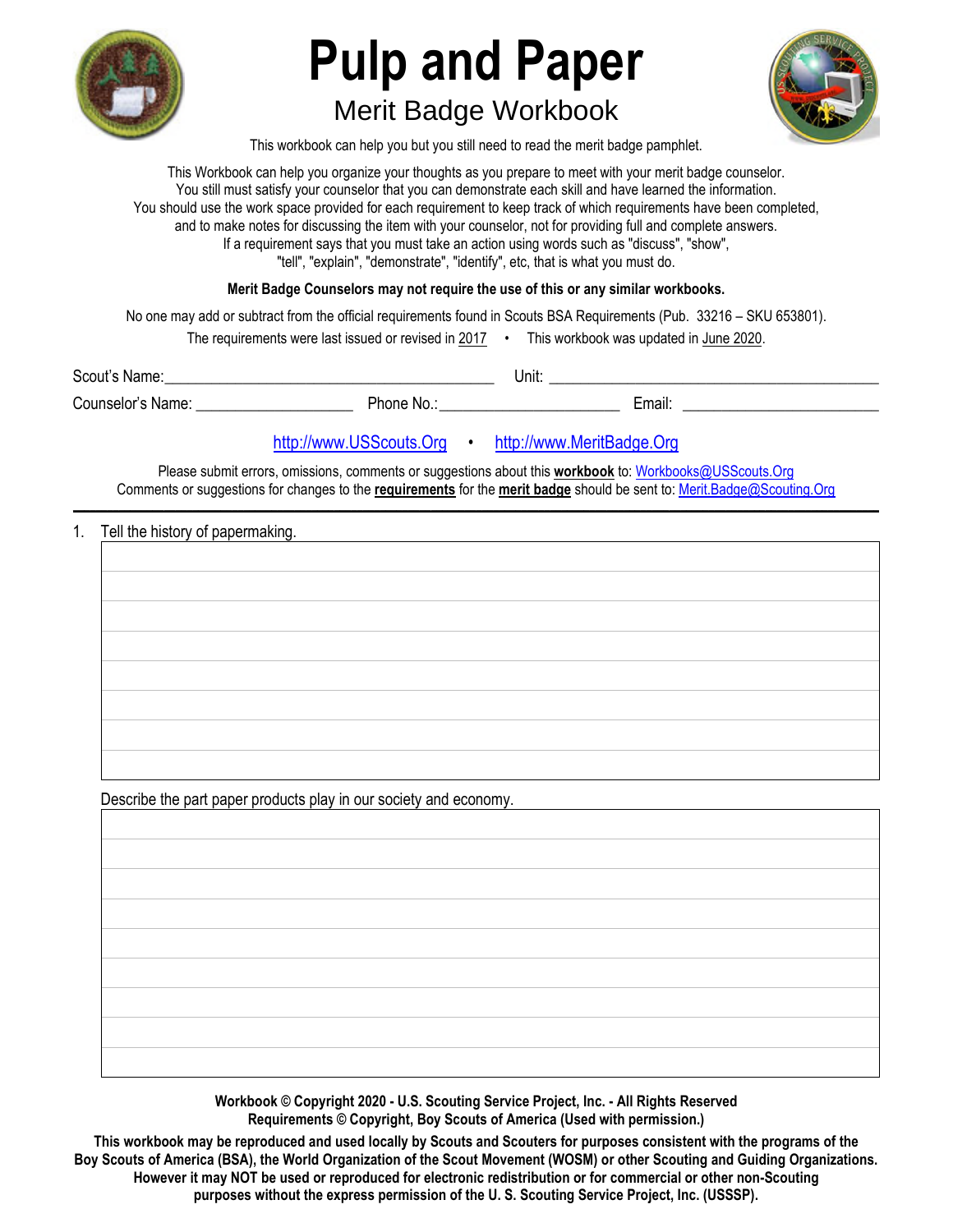- 2. Learn about the pulp and paper industry.
	- a. Describe the ways the industry plants, grows, and harvests trees.

| Plants:   |  |
|-----------|--|
|           |  |
|           |  |
|           |  |
| Grows:    |  |
|           |  |
|           |  |
|           |  |
| Harvests: |  |
|           |  |
|           |  |
|           |  |

b. Explain how the industry manages its forests so that the supply of trees keeps pace with the demand.

c. Tell how the industry has incorporated the concept of sustainable forest management (SFM).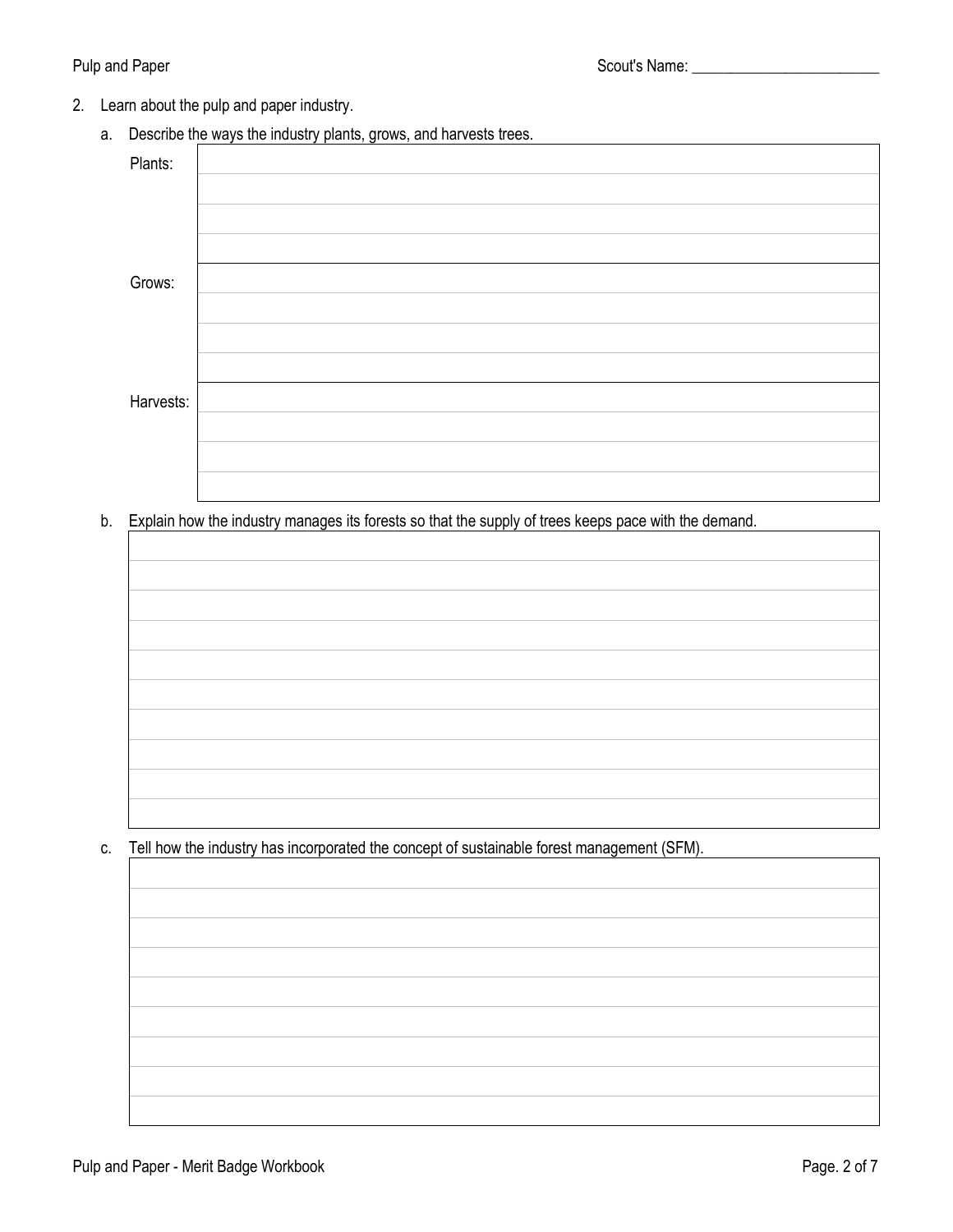# Pulp and Paper Scout's Name: \_\_\_\_\_\_\_\_\_\_\_\_\_\_\_\_\_\_\_\_\_\_\_\_

#### d. Describe two ways the papermaking industry has addressed pollution.



3. Name at least four types of trees that are major sources of papermaking fibers. Then do the following:

a. Discuss what other uses are made of the trees and the forestland owned by the pulp and paper industry.

b. Describe two ways of getting fibers from wood, and explain the major differences.

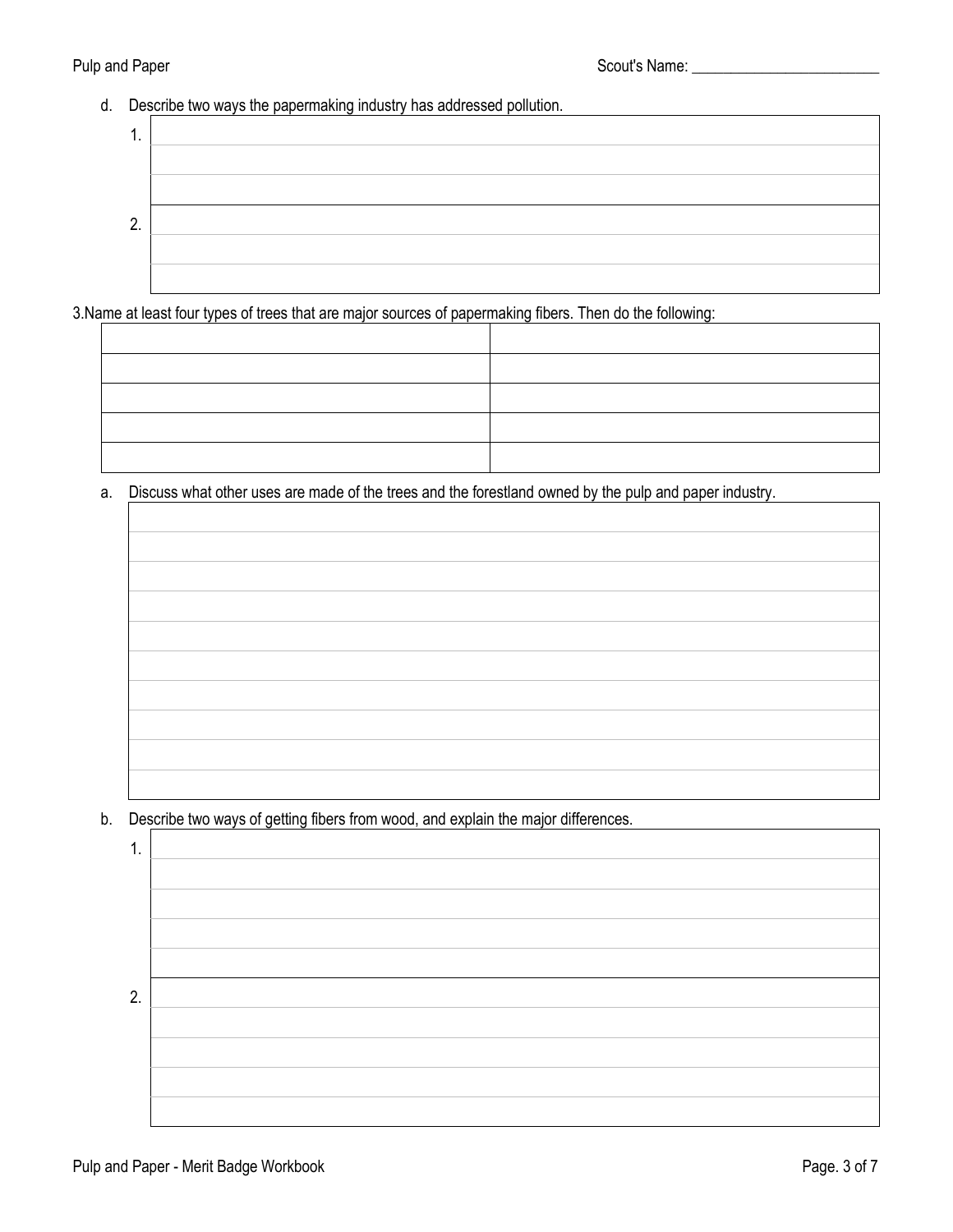# Pulp and Paper Scout's Name: \_\_\_\_\_\_\_\_\_\_\_\_\_\_\_\_\_\_\_\_\_\_\_\_

# c. Tell why some pulps are bleached, and describe this process.

#### 4. Describe how paper is made.

Discuss how paper is recycled.

 $\Box$  Make a sheet of paper by hand.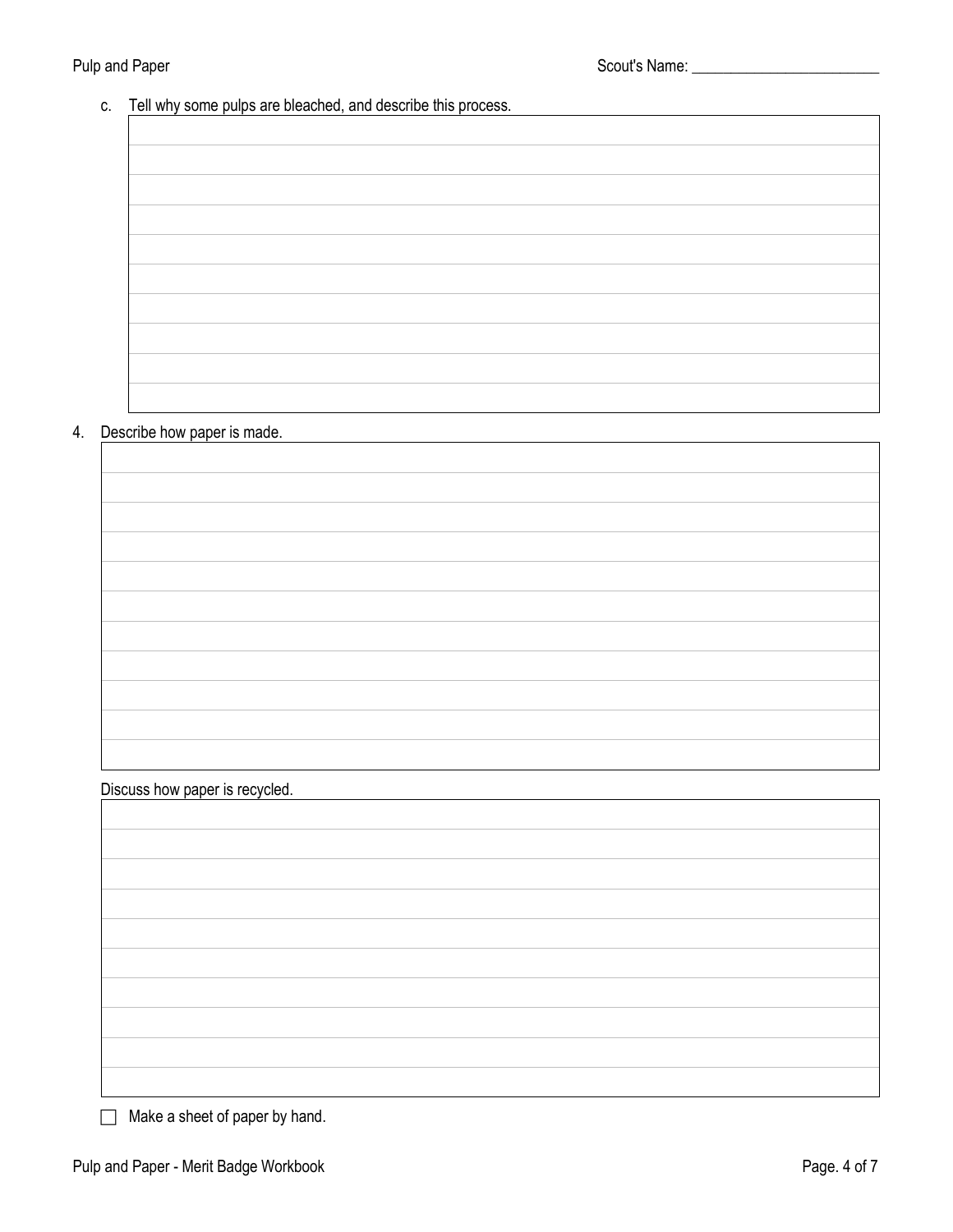# 5. Explain what coated paper is and why it is coated.

| the control of the control of the control of the control of the control of |
|----------------------------------------------------------------------------|
|                                                                            |
|                                                                            |
|                                                                            |
|                                                                            |
|                                                                            |
|                                                                            |
|                                                                            |
|                                                                            |
|                                                                            |
|                                                                            |

Describe the major uses for different kinds of coated paper.

Describe one other way that paper is changed by chemical or mechanical means to make new uses possible?

|  |  |  | 6. Make a list of 15 pulp or paper products found in your home. |  |
|--|--|--|-----------------------------------------------------------------|--|

| 1. | 6.  | 11. |  |
|----|-----|-----|--|
| 2. | . . | 12. |  |
| 3. | 8.  | 13. |  |
| 4. | 9.  | 14. |  |
| 5. | 10. | 15. |  |

Share examples of 10 such products with your counselor.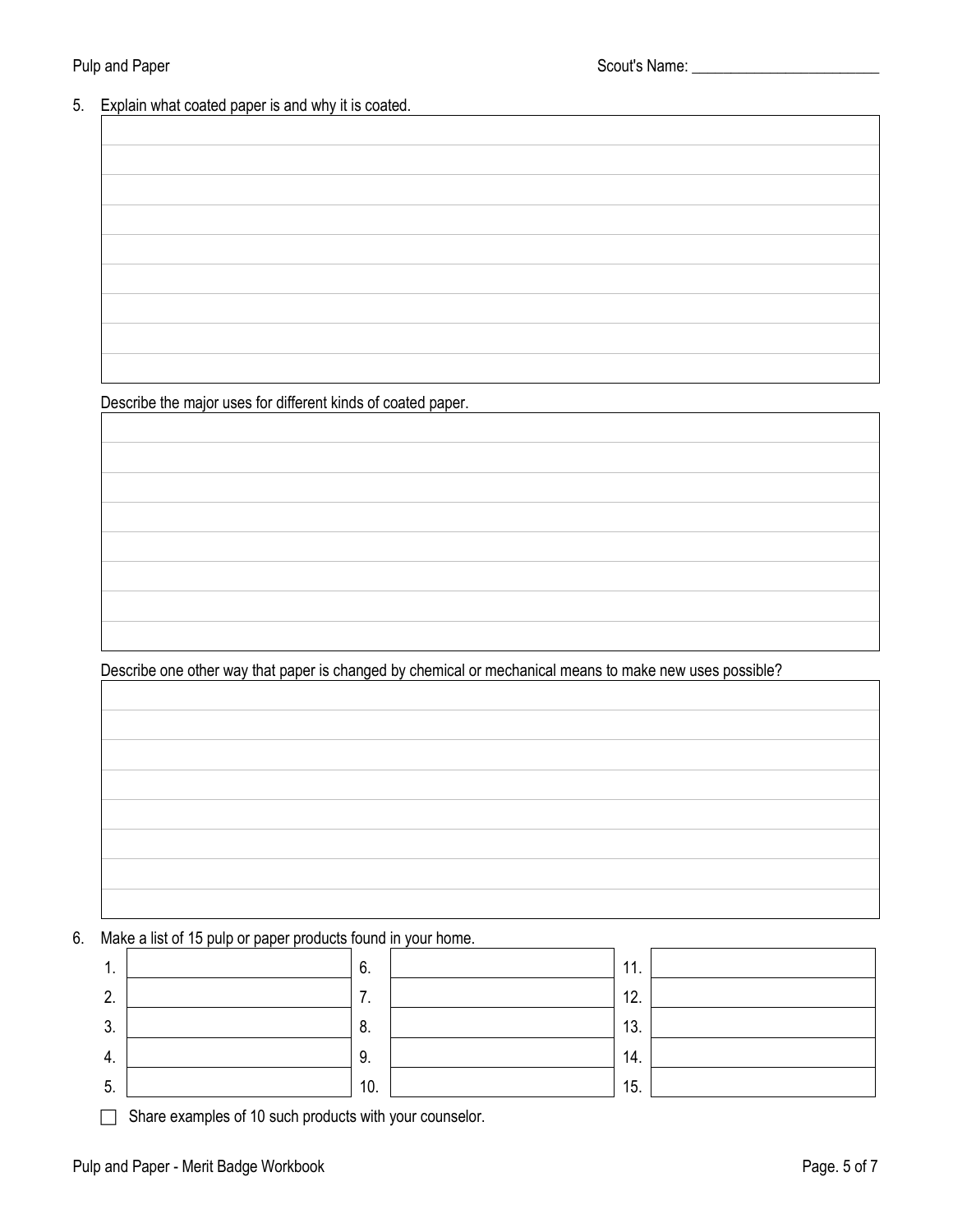#### Pulp and Paper Scout's Name: \_\_\_\_\_\_\_\_\_\_\_\_\_\_\_\_\_\_\_\_\_\_\_\_

- 7. With your parent's and counselor's approval, do ONE of the following:
	- $\Box$  a. Visit a pulp mill. Describe how the mill converts wood to cellulose fibers.
	- $\Box$  b. Visit a paper mill and get a sample of the paper made there. Describe the processes used for making this paper. Tell how it will be used.
	- $\Box$  c. Visit a container plant or box plant. Describe how the plant's products are made.
	- $\Box$  d. Visit a recycled paper collection or sorting facility. Describe the operations there.

 $\Box$  e. Using books, magazines, your local library, the Internet (with your parent's permission), and any other suitable research tool, find out how paper products are developed.

Find out what role research and development play in the papermaking industry. Share what you learn with your counselor.